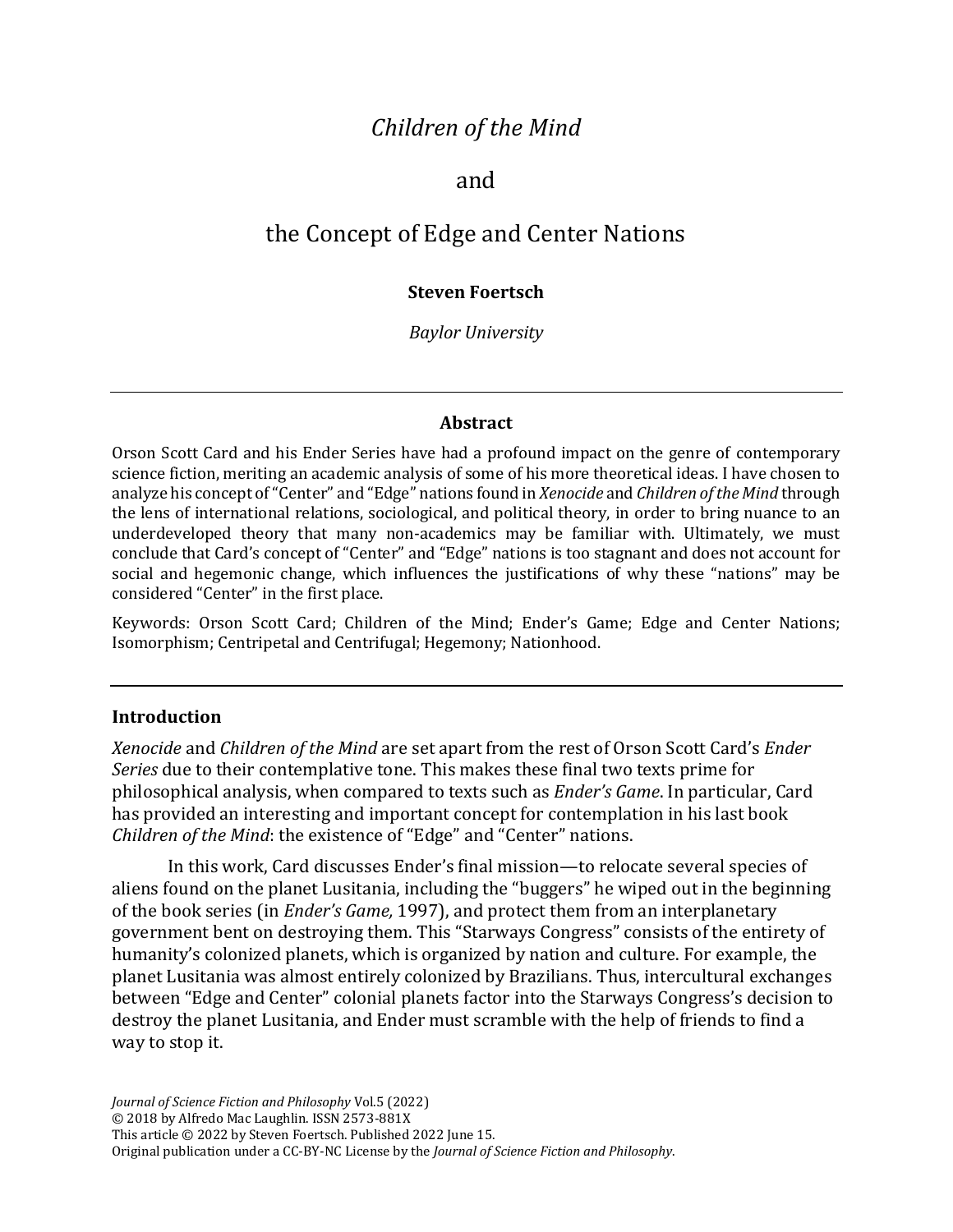The purpose of this paper, then, is to discuss Card's ideal types of Edge and Center nations, while paying attention to historical cases that could nuance his typology. Ultimately, we must conclude that Card's cultural treatment of Edge and Center nations is too stagnant to account for historical change, which should inform faithful readers moving forward.

#### **Card's Edge/Center Nation Dichotomy and Isomorphism**

Card, in the context of Ender's final story, clearly spent time debating and examining the Edge/Center concept when analyzing the state of "nations," as he conceives it within the context of planetary colonization. In Card's mind there are both "Center" nations and "Edge" nations. Definitionally, "Center nations" are those that swallow up other cultures within their own and are usually a consistent entity. They rarely expand outward, as they see themselves as the epitome of civilization—with a substantial lack of self-doubt. "Edge nations," on the other hand, are those nations that grow up in the shadow of the Center nations. They, according to Card, either overextend themselves in hyper aggression or supplicate themselves to Center influence;

Center People are not afraid of losing their identity. They take it for granted that all people want to be like them, that they are the highest civilization and all else is poor imitation or transient mistakes. The arrogance, oddly enough, leads to a simple humility—they do not strut or brag or throw their weight around because they have no need to prove their superiority. They transform only gradually, and only by pretending that they are not changing at all.

Edge People, on the other hand, know that they are not the highest civilization. Sometimes they raid and steal and stay to rule—Vikings, Mongols, Turks, Arabs and sometimes they go through radical transformations in order to compete— Greeks, Romans, Japanese—and sometimes they simply remain shamed backwaters. But when they are on the rise, they are insufferable because they are unsure of their worth and must therefore brag and show off and prove themselves again and again—until at last they feel themselves to be a Center People. Unfortunately, that very complacency destroys them, because they are not Center People and feeling doesn't make it so. Triumphant Edge People don't endure, like Egypt or China, they fade, as the Arabs did, and the Turks, and the Vikings, and the Mongols after their victories.

The Japanese have made themselves permanent Edge People. (Card in his "Afterword" to *Children of The Mind,* 1996)

Given the serious nature of his afterword and his integration of these ideas throughout both *Xenocide* and *Children of the Mind*, readers should take this passage as Card's thoughts on the matter. Countless examples of a reference to this Edge/Center dichotomy can be found throughout his work. This one is a passage pulled from a discussion between Wangmu, a citizen of the Chinese-settled world Path, who seeks to convince the "necessarian" philosopher Hikari, from the Japanese-settled Divine Wind, of the importance of the distinction between Center and Edge cultures.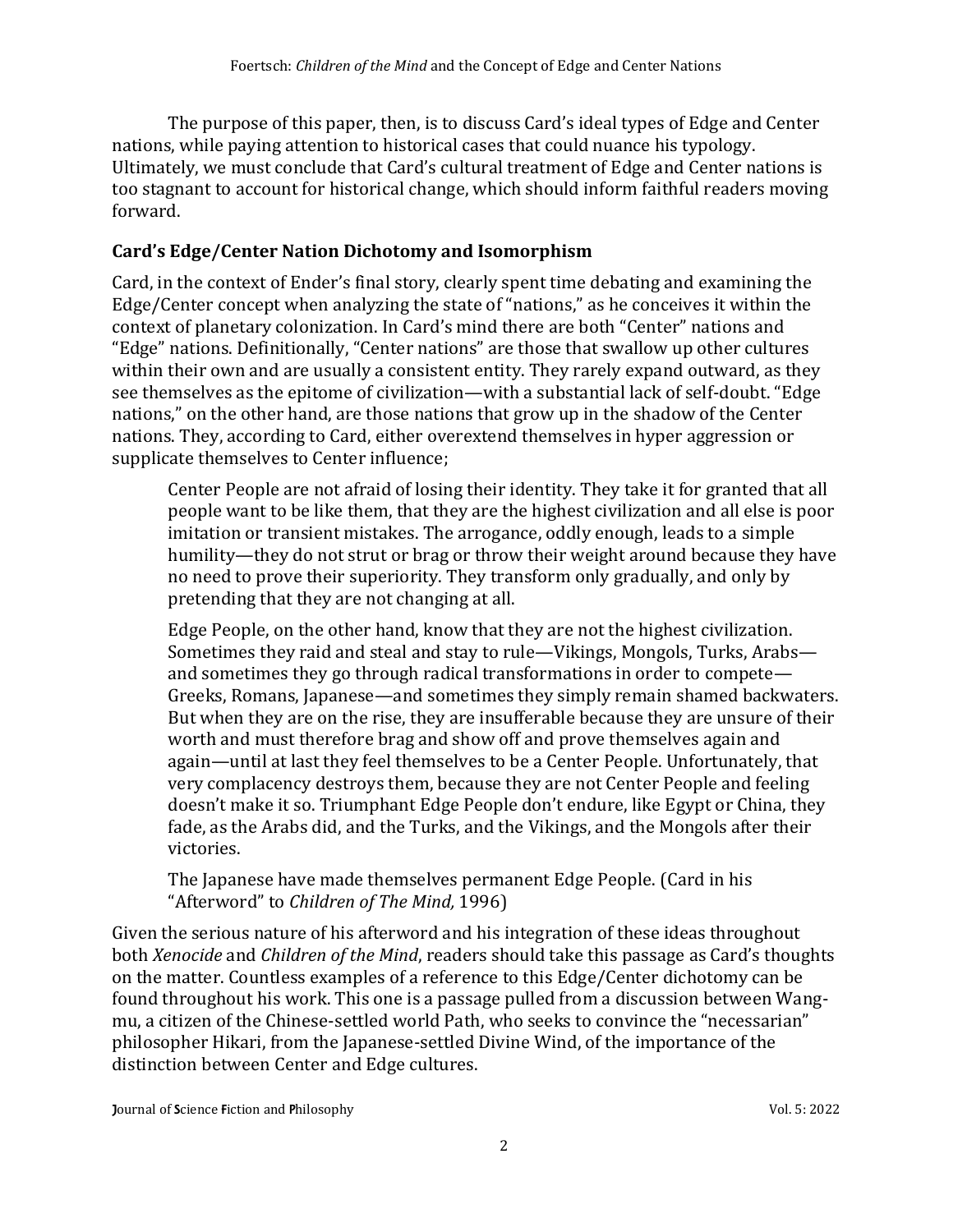"Then I will enlighten you," said Wang-mu, discarding the game of humility. "For I see Japan as an Edge nation, and I cannot yet see whether your ideas will make Japan a new Center nation, or begin the decay that all Edge nations experience when they take power."

"I grasp a hundred possible meanings, most of them surely true of my people, for your term 'Edge nation,'" said Hikari. "But what is a Center nation, and how can a people become one?"

"I am not well-versed in Earth history," said Wang-mu, "but as I studied what little I know, it seemed to me that there were a handful of Center nations, which had a culture so strong that they swallowed up all conquerors. Egypt was one, and China. Each one became unified and then expanded no more than necessary to protect their borders and pacify their hinterland. Each one took in its conquerors and swallowed them up for thousands of years. Egyptian writing and Chinese writing persisted with only stylistic modifications, so that the past remained present for those who could read . . . a Center nation can keep its cultural power long after it has lost political control. Mesopotamia was continually conquered by its neighbors, and yet each conqueror in turn was more changed by Mesopotamia than Mesopotamia was changed. The kings of Assyria and Chaldea and Persia were almost indistinguishable after they had once tasted the culture of the land between the rivers." (Card 1996, 88-89)

The core consistency that could be derived from Card's assertions, but which Card is unaware of, is the existence of a radial and "Centered" force of power emanated by a centrifugal organization that determines a variety of different hegemonies. Centripetal organizations are spun around this, creating "Edge" nations and peoples that seek to become centrifugal. These terms are largely borrowed from the "new institutionalism" literature in organizational ecology theory (see Hannan and Freeman 1977 for an introduction to the organizational field; Meyer and Rowan 1977, DiMaggio and Powell 1983, and Greenwood and Hinings 1996 for the hallmarks of new institutionalism literature). The centripetal groups seek to emulate the centrifugal to maintain survivability, and the centrifugal emanates a hegemonic power that enforces this process into organizational isomorphism.

This theory operates largely on the assumption that there are a finite number of resources that organizations could compete over, and that organizations that are "fitter" tend to monopolize these resources (examples would include membership, money, buildings, etc.). "Fit" is determined by whether or not the organization is competitive in acquiring these resources—thus, hegemonic actors tend to monopolize resources while smaller organizations choose to model themselves after the dominant institution. While institutionalism literature is not often applied to state actors, we could argue that nations are institutions that operate much like lower-level voluntary organizations, and are influenced by global hegemony and domination, much like voluntary organizations are influenced by national bureaucracies.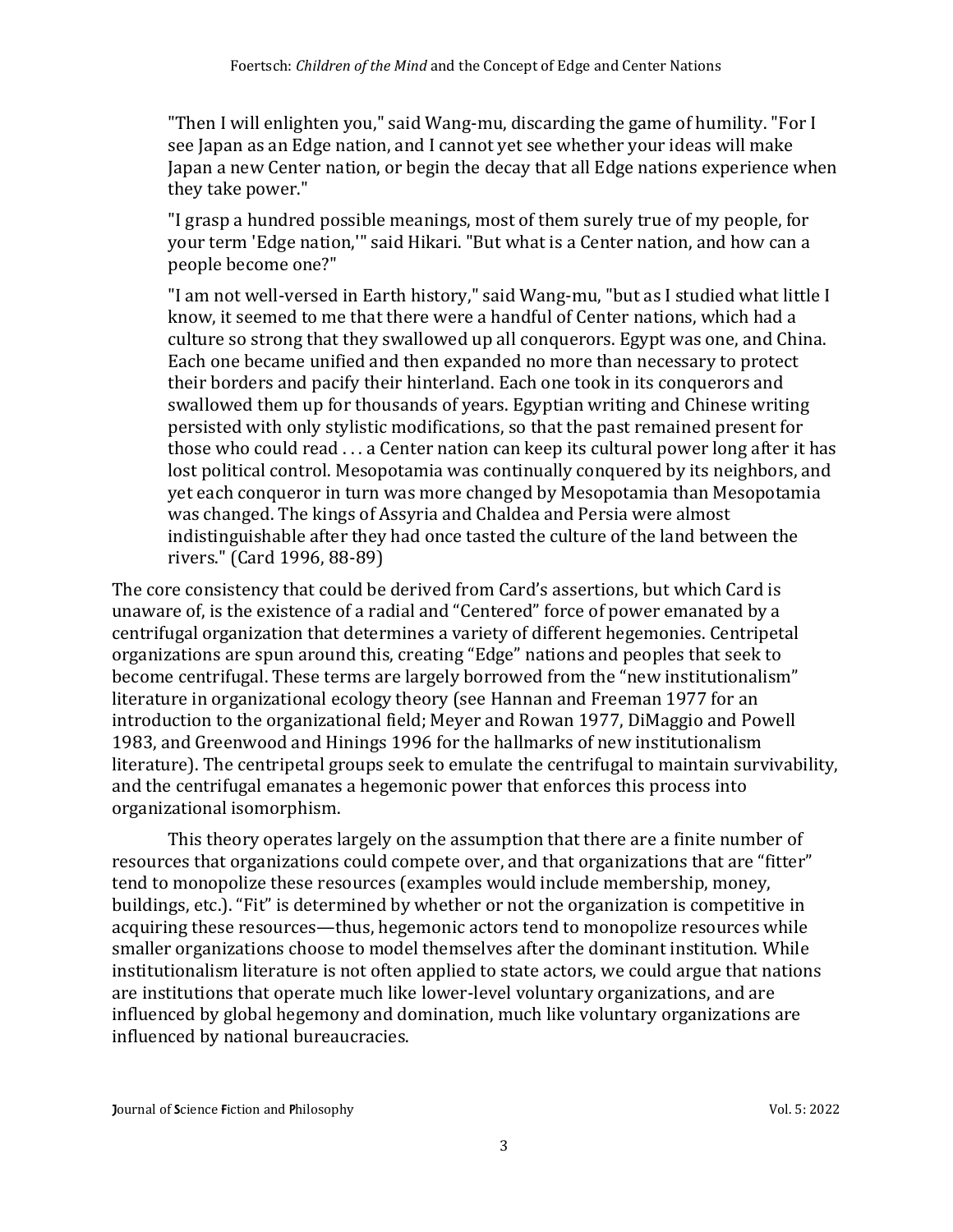Card himself believes he comes from a "Center nation" in America, but subscribes to what he considers an "Edge" identity in Mormonism. He also speaks quite harshly on American popular culture, which we will see later. But the usage of "Center" and "Edge" is not carefully interrogated by Card himself, and so we must take his usage at face value.

The inevitable hindrance is that Card does not seem to incorporate into his writing the logic of isomorphism, although his writing seems to be grasping for it. Isomorphism refers to the way in which organizations mirror themselves in rationalization, narrative construction, organizational form, and power structure—particularly in the case of weaker or smaller organizations modeling themselves after hegemonic examples. Moving thus from Card's usage, we shall begin unpacking the underlining assumptions within his concepts and addressing them, while adding centrifugal, centripetal, and isomorphic descriptors to improve upon his ideas—because they do have merit.

#### **Nations as Culture**

When using the term "nation," Card seems to conflate national identity with cultural identification and reproduction. This is demonstrated often throughout his work when discussing the various cultures of settled planets and how they impact the individual's personality and identity. For example, Wang-mu of the Chinese Path is an ardent rule-andorder follower, Hikari of Japanese Divine Wind is steeped in samurai philosophy, citizens of Scandinavian Trondheim are weathered, hardened, and thoughtful, and citizens of the Samoan Pacifica are laid back and adopt the island culture.

One could claim that Card's definition of "nation" is more focused on the notion of "statehood," involving an abstract sense of continuity with the legitimate sovereign use of violence within a specific geographic area. This type of thinking only evolved after the Peace of Westphalia in 1648, which established religious peace in the Holy Roman Empire and defined modern statehood as the sovereign right of a nation to use "legitimate" force against its own citizenry (Croxton 1999). Thus, this focus on the lawful use of coercive power is insufficient when discussing the "continuity" of specific nations—which Card certainly wants to do. His definition, then, largely hinges on cultural identification.

An individual's perceived cultural identification has become particularly salient in contemporary identarian discourse. This is not, however as Card assumes, synonymous with national identity—which is typically derived through discursive and symbolic regulation by the state apparatus, ethnic affiliation, and hegemonic application to the individual. There is often a symbiotic relationship between the two, but there is certainly a distinction that must be reasonably drawn and discussed.

Indeed, national identities of the 19th and 20th centuries were typically formed based on ethnic parameters, <sup>1</sup> such as language, social practices, and norms. Some historical examples of these mechanisms at play are the formation of Italy and Germany as states, and the dissolution of the Ottoman and Austro-Hungarian Empires along linguistic and ethnic parameters. These aspects of nationality and ethnicity obviously needed individuals to reproduce them, and social agreement to replicate them. Through multiple subjective individual agreements, ethnic and thus national identities were formed intersubjectively,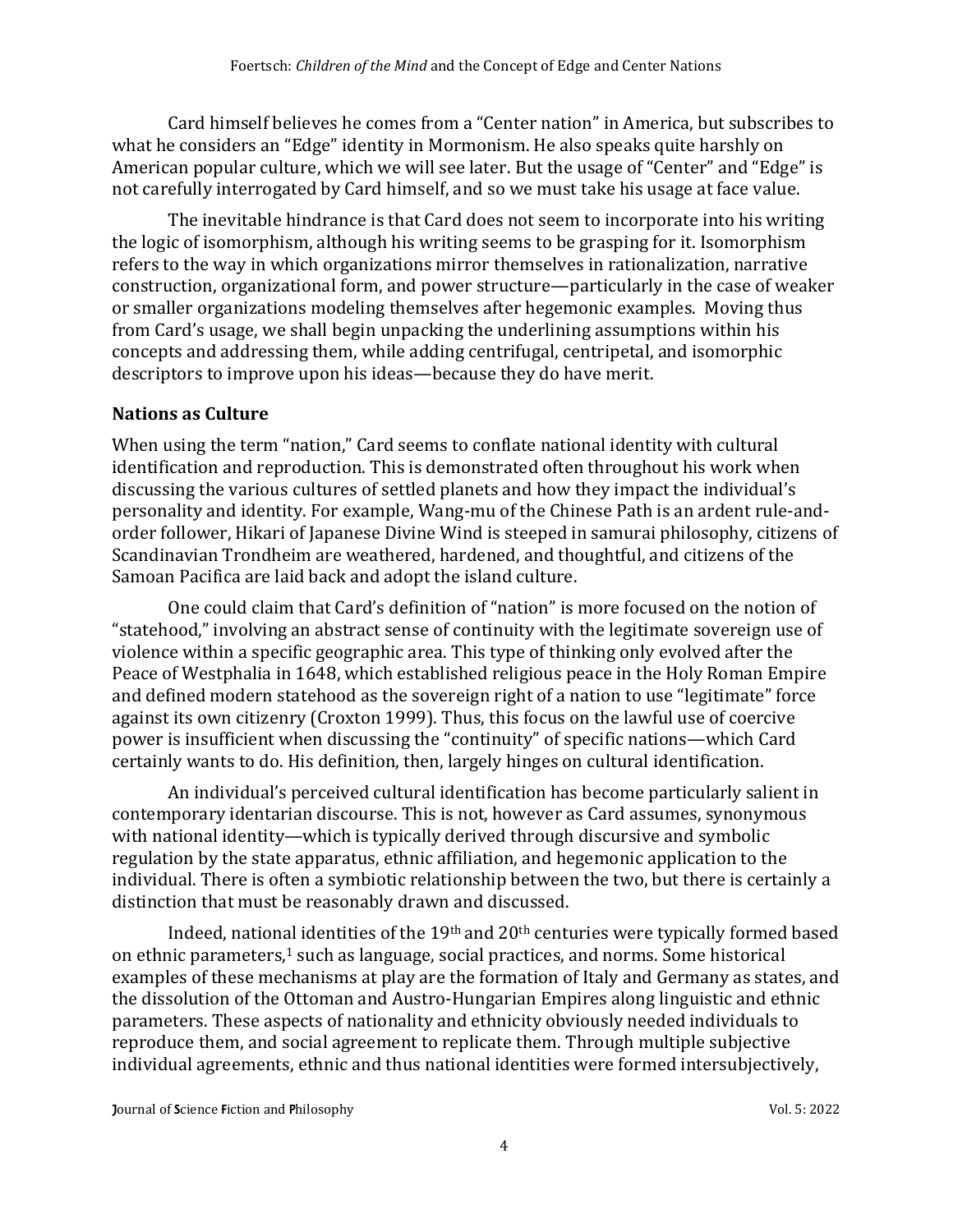as a common identifier. Common political action was essential to form these parameters, and the individual sovereign was immeasurably important to this process, inspired by the collapse of the *Ancien Régime*. These movements did not simply develop out of thin air, no—they developed from enlightenment ideas of individual sovereignty, individual and collective action, and intersubjective verification of norm regulation.

We can see from my above argument that Card's notion of nationhood is perfunctory at best, then, condensing a complicated concept. His hasty and oversimplified understanding of nationhood does not probe meaningfully into the many continuous discursive processes associated with national identity construction. Several theorists have gotten further into the details of this evolutionary process. Some focus on "collective memory" and on how a collectivity can contain similar shared experiences and thus narrativity, such as Halbwachs (1992). Many theorists discuss how nation-states form, largely through the use of common language as an identifier—and this is a conversation I prefer, perhaps because I subscribe to Foucault's dynamic of power/knowledge and language/knowledge/power. 2

Benedict Anderson and his "imagined communities" (1994, 89) comes to mind immediately—where his overall argument is that readers of local dialects became able to interact and achieve discourse during the advent of mass vernacular print. <sup>3</sup> Thus, according to Anderson, the first European nations were formed around national print languages.

Hobsbawm relates that the evolution of nation-forming traditions were often deliberately created in response to social need. Thus, "invented tradition" is often used by the ruling class to control the masses. Furthermore, and more to the point of nation-states, institutions use invented tradition to maintain collective identity and unity in the face of social dynamism (Hobsbawm 1984).

Renan, however, argues that the nation is a collectivity of individuals with a shared common past and a social cohesion. This collectivity only maintains itself if it has a strong bond guaranteed by an agreement based on mutual consent. Ultimately, he maintains that people should not look towards the differences we have in race, language, religion, or location, but should rather look for common experiences (Renan 1995, 143).

So we must look again at Card's blanket term "nation." I interpret Card's designation as one of a mutual social cohesion and intersubjective verification and identification, typically defined through language, self-identification (as I believe it is the simplest litmus test we can make, for culture determinacy and influence over the individual, to self-identify through external regulation linguistically<sup>4</sup>), and tradition that has elements of isomorphism. As Durkheim (1915) likely believed, every society needs a sense of continuity with the past to form individual identity and social life. So ultimately Card must not mean "nation" as in "nation state"; he means cultural identity determined through social cohesion, linguistic association, and tradition. These designations later lead to greater association with and formation of larger collective entities such as nation states and their associated hegemonic narrativities and civic identity. 5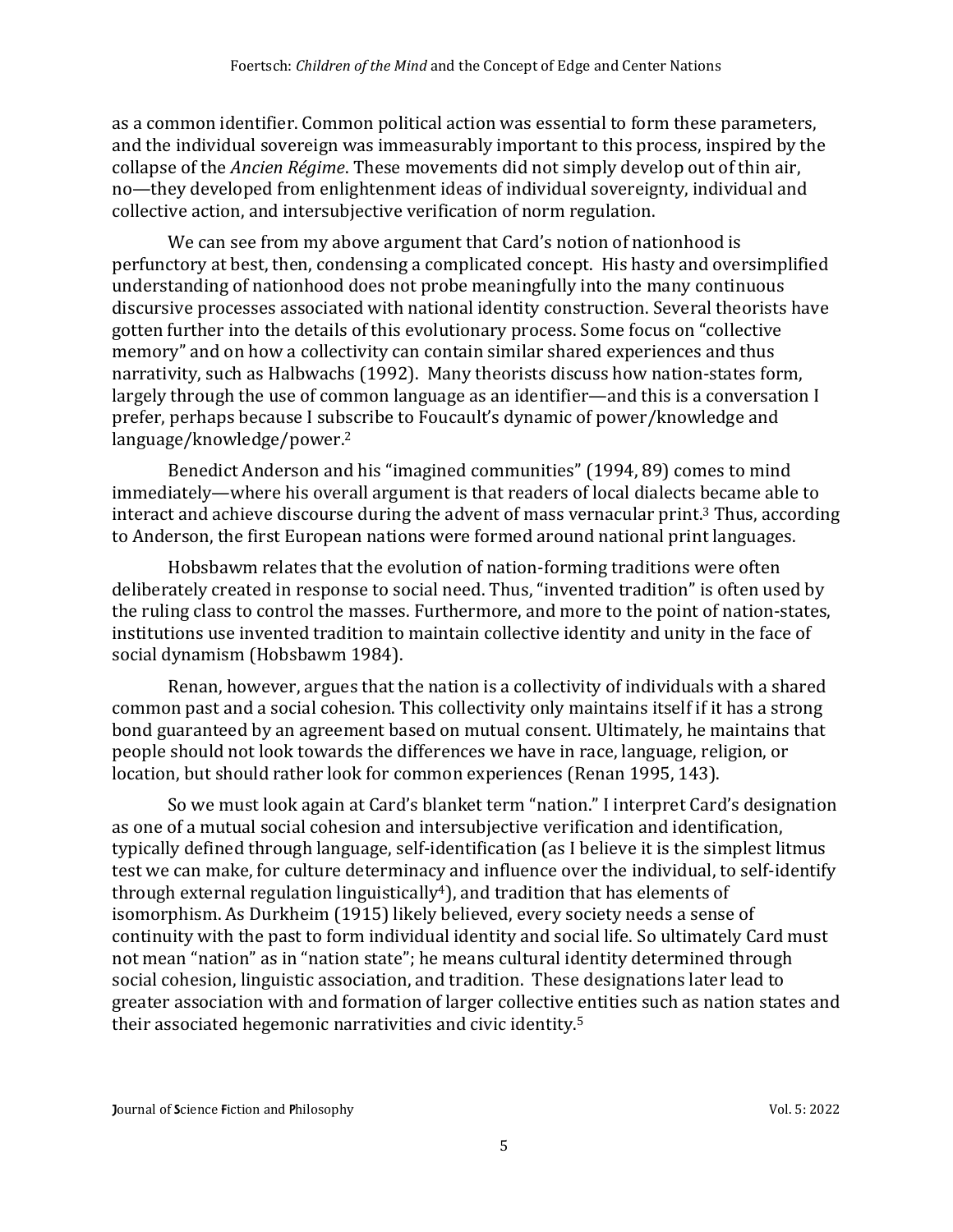### **On Center and Edge Nations**

With a definition and an analysis of Card's "nation" aside, we can now start to discuss the validity of his claims. Are there truly "Center" and "Edge" nations? What, if any, would they be?

I will start with a discussion of some of Card's examples—China, Egypt, Babylon, etc. All of these ancient civilizations have fallen and been reincarnated in alternative iterations. It is true that in many of the cases (specifically early Babylon, Hyksos invaders of Egypt, many nomadic invasions of China) these "Edge peoples" chose to settle down and adopt the culture of the conquered. But we must remember that specific cases of this kind are always tied to context. One regional power may be dominated by another, and decline is always a threat for centrifugal organizations (or "de-Centeredness"). Thus, we must wrestle with the idea that "Center" or centrifugal nations can lose their Center status for countless reasons and *have* many times over the years. Few of Card's examples can explain the constantly shifting and nuanced nature of historical processes.

China came later to its place as a Center nation, but it has been astonishingly successful. It was a long and bloody road to unity, but once achieved that unity remained, culturally if not politically. The rulers of China, like the rulers of Egypt, reached out to control the hinterland, but, again like Egypt, rarely attempted and never succeeded in establishing long-term rule over genuinely foreign nations. (Card 1996)

There have been countless dynasties ruling in China over the long duration of its claim of singular cultural identity, and all or many of them did not constitute the same geographical holding, which Card assumes. Egypt, as another example, added Nubia later in its existence, which was culturally quite different, an example being the worship of a different ancestral pantheon. What is foreign? What is the hinterland? Card seems to be hinting at centrifugal and centripetal processes of discursive cultural hegemony through geographic understandings.

But clearly geography is not a good indication of where centrifugal/Center status lies. Although it might contribute to the possibility of becoming a Center—as in the case of the impact of rivers or geographic borders, such as deserts and mountains, in society formation—it does not suggest a unity of peoples. Therefore, as Card's interpretation relies on cultural identification, we should focus on it.

Culture changes. With each individual invasion things change, groups are assimilated, discourse surrounding ethnicity is redefined. Currently there are many individuals in China who are not considered "Han," but they still consider themselves Chinese. So clearly this is not the direct defining parameter of Center status. It seems to me that Card tries to appeal to an abstract sense of "civilization." "Civilization" in this case means a composite of relative stability, peace, technological advance, and development. The term "civilization" itself, however, is implicated in ethnocentric claims that lack rigor making it a poor measure of any example of "Edge" or "Centeredness."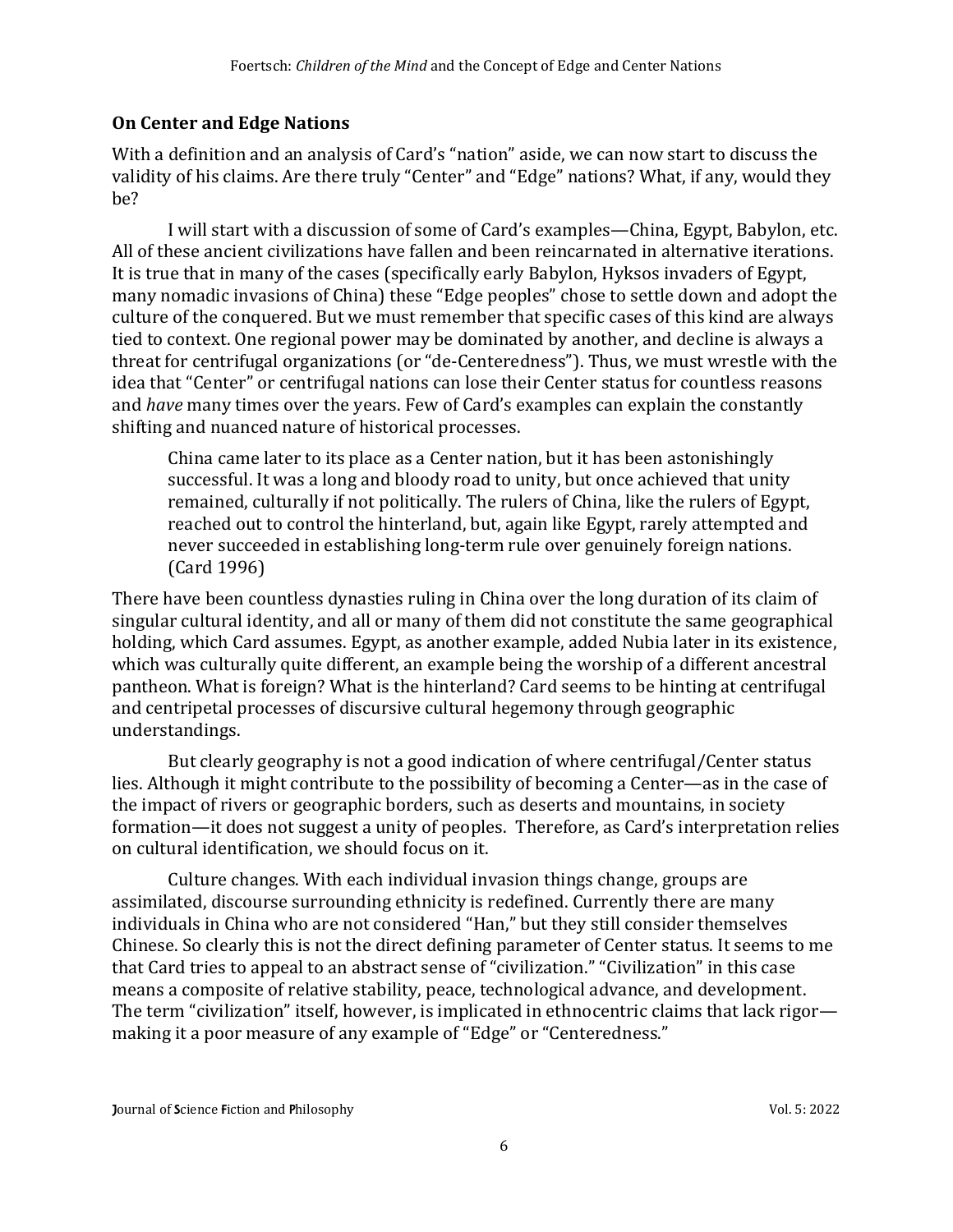This is where I especially take issue with Card's examples of "Edge" nations. Can we really say that the Islamic Golden Age was brought about by an "Edge People"? Further, if we accept the Arab people as a Center nation, as is likely accurate especially during the Middle Ages, we must accept that Europeans were at most an "Edge people," due to their warlike and comparatively "uncivilized" state. During the Middle Ages, the Arab Golden Age kept countless works of western philosophy such as Plato and Aristotle alive, trigonometry was taught, etc. Meanwhile, in Europe, petty lords were fighting for scraps of land until the Carolingian Renaissance. It is clear that Europe was, at this time, centripetal relative to the centrifugal forces of the Islamic Empires and was modeling itself on the scientific/philosophic discoveries of the Islamic Golden Age.

How did the Europeans, then, become a "Center" people in the mind of Card? This is the importance of civil evolution. Edge nations are developing. Center nations emanate centrifugal force on the periphery and are benefitting from development, most likely derived from peace and stability. Peace and stability are generated from a functioning civil society and a hegemonic power structure that enforces the rule of law. We could even say that it is derived from strength in moral order, as Durkheim (1979) claims. While Center nations no doubt continue to develop, they feel less of a need due to a perceived sense of achievement, condescension, and a lack of self-doubt.

Once peace and stability set in, decadence associated with hegemony comes with it. Without challenges from the periphery for centrifugal dominance, nothing checks the lack of self-doubt and complacency sets in. Many of these centripetal nomadic "Edge peoples" bring new vigor to the once degrading "Center nations," revitalize it and give it purpose by seizing the original centrifugal hegemony with centripetal (outside) vigor. War commonly brings about technological ingenuity. Plagued by war, technological advances were made to respond, giving European nations an advantage over some (but not all) groups. Thus, Europe only stumbled into its centrifugal hegemony through the conquest of the New World.

Is *that* the path to the Center? Through conquest? Card derides this as an Edge characteristic, but clearly it is not—it is the only discernable way we can identify the strength of one fighting collectivity over another (Schmitt 1976). War typically happens when there is a significant amount of surplus population (Thayer 2009), indicating relative peace and stability or technological advance, most often both. Are these conquering nations the Center? If so, when do they gain their "Centeredness"? I believe this takes place when a nation has developed to such a point that it maintains a centrifugal sphere of influence. *This* is when hegemonic discourse arrives, and the process of cultural isomorphism begins on the "Edge" to conform to the institutions of the centrifugal collectivity. After this process begins, the surrounding areas are either incorporated into the nation formally through war or whatever method or given culturally feudatory status.

According to Card's definition, the United States that he touts as a Center Nation is actually an Edge nation (although if we accept my centrifugal isomorphism theory, then the U.S. would likely be "Center"). This is because of our unceasing desire to stabilize the world for western interests. Card, in his ideotype, has to deal with the likelihood of settlement by Edge peoples in Center nations creating and maintaining "Center" status, and Center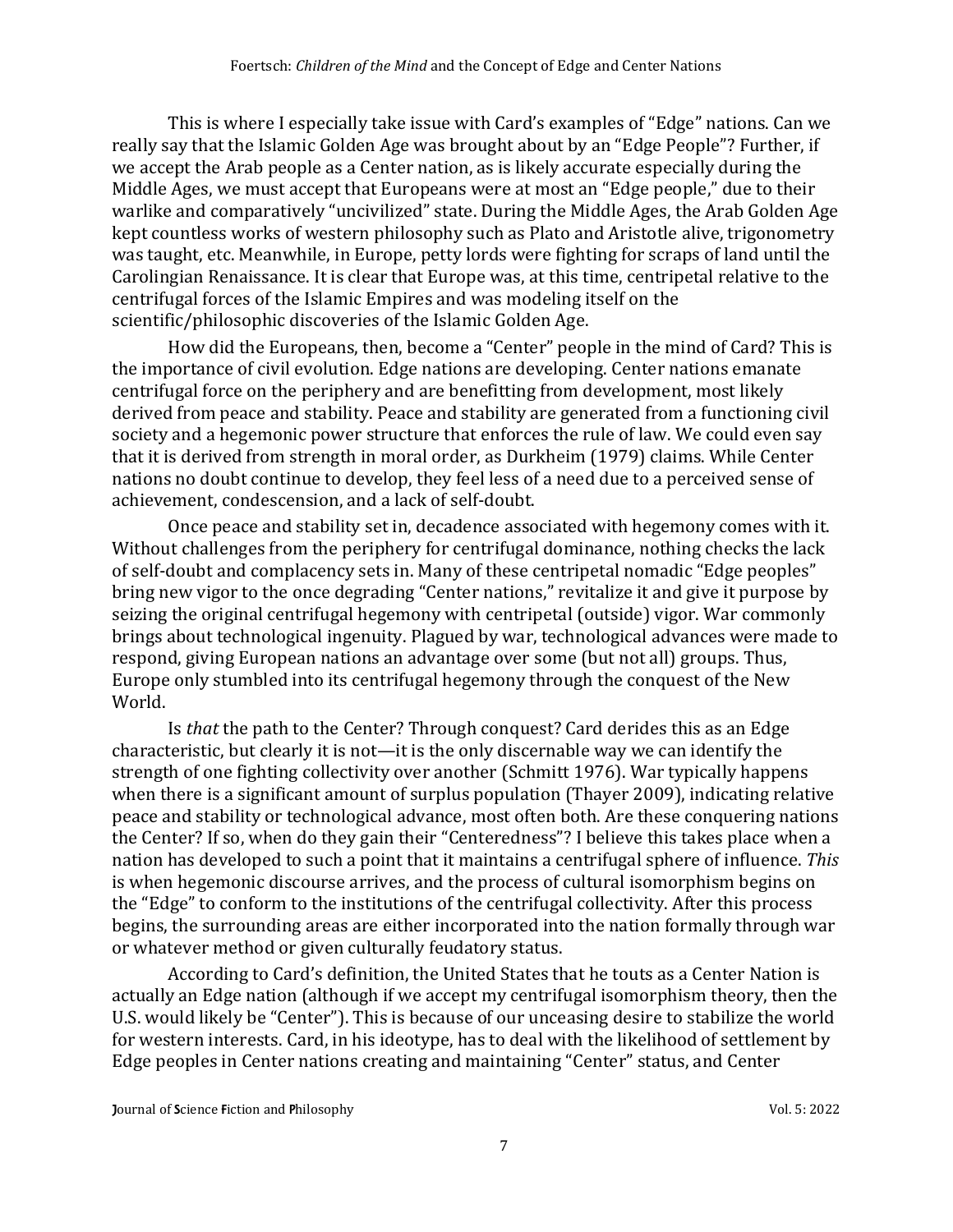nations often going to war for spheres of influence. Ultimately, I will agree with Card that there are important centrifugal nations that attract outside avarice and settlement. But to think that these "Center nations" are not determined by context, inconsistency, or prone to loss of status is folly.

#### **The United States—Center or Edge?**

"America was settled by Edge peoples, but the idea of America became the new invigorating principle that made it a Center nation. They were so arrogant that, except for subduing their own hinterland, they had no will to empire. They simply assumed that all nations wanted to be like them. They swallowed up all other cultures. Even on Divine Wind, what is the language of the schools? It was not England that imposed this language, Stark, Starways Common Speech, on us all… "The idea of America became the Center idea, I think," said Wang-mu. "Every nation from then on had to have the forms of democracy. We are governed by the Starways Congress even now. We all live within the American culture whether we like it or not." (Card 1996)

I also speculated about America, which was composed of refugees from the Edge, but which nevertheless behaved like a Center nation, controlling (brutally) its hinterland, but only briefly flirting with empire, content instead to be the Center of the world. America had, for a time at least, the same arrogance as the Chinese—the assumption that the rest of the world wants to be like us. (Card 1996)

Card privileges the United States in that he thinks of it as a Center Nation, although from above we can see that his definitions on conquest contradict this belief. As the birth-child of major European powers, how could the United States maintain a "Center" status? Is it geography, culture, military/sphere of influence capabilities? Perhaps it is the way in which the United States assimilates groups into its overall identity through discursive isomorphism. This would mean that the culture of the United States is Center and the many immigrants it takes in in waves are "Edge Peoples."

One could also make the argument that the United States is not a Center nation at all, but an Edge one. Purposefully enforcing its hegemony on the world after World War II, it is easy to make the argument that as an "Edge people" the United States has taken itself to violent action and aggressive posturing. Perhaps we will see an explosive level of violence (as Card discusses in the context of the rising Japanese Empire of the  $20<sup>th</sup>$  century) from this "Edge Nation" as the United States is pressed more in its claim to hegemony from challenges from "Center nations" such as China. Recent populist, isolationist, fascist, and protectionist movements across the West may even prove this point—that the whole West has only been a long standing "Edge People" prone to radical violence and belligerence.

But this would completely deny the possibility of Western hegemony, which the U.S. inherited from Europe, ever being a "Center" which, when factoring in spheres of influence and centrifugal force (or how coercive the system of hegemonic isomorphism is on centripetal organizations) we must reject outright. It is clear that western, specifically U.S. democratic idealism has managed to institute collective isomorphism at a supra-national level—a point we will return to with the United Nations case.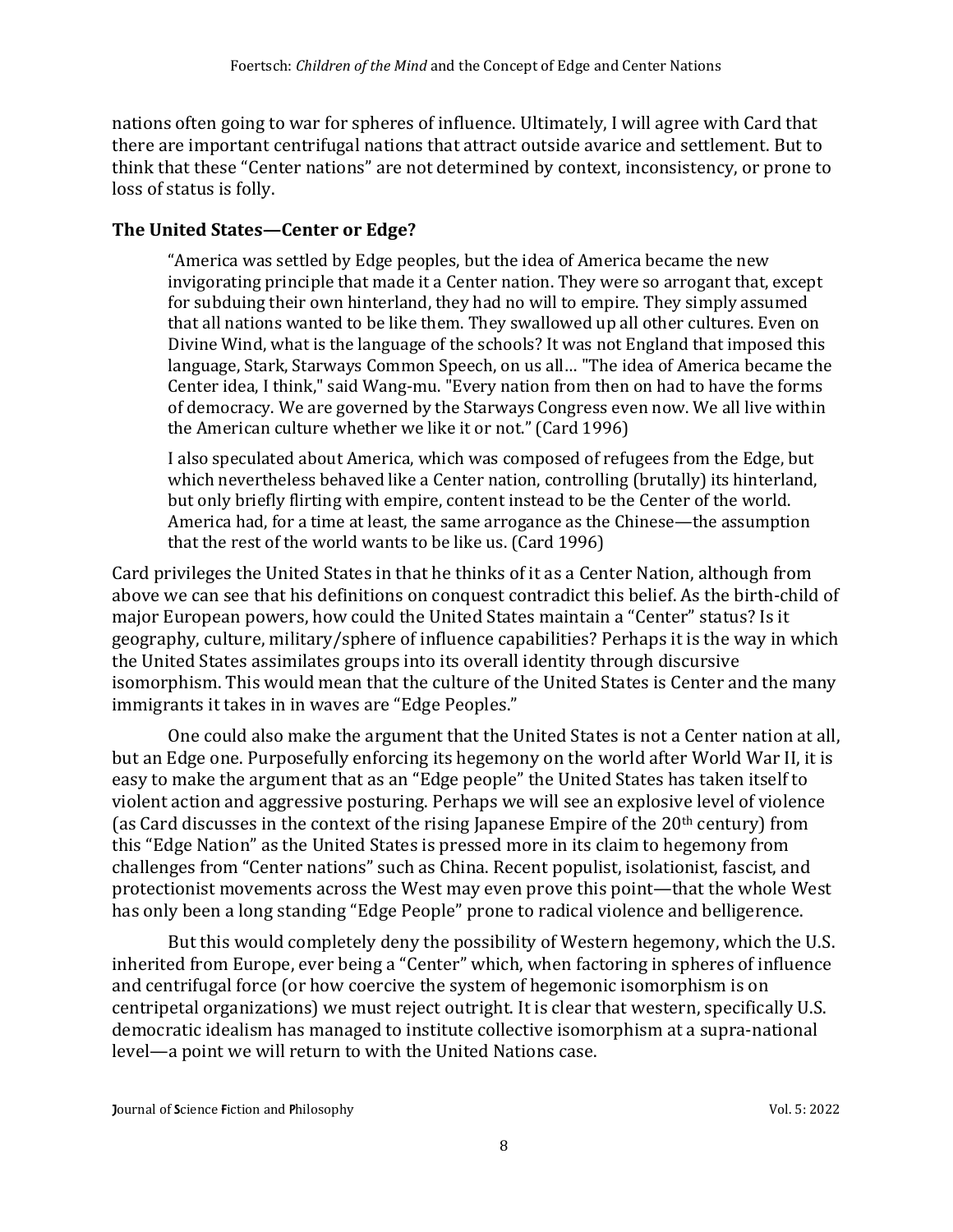A brief digression into United States subculture might be appropriate, as Card feels it as such, especially on the topic of Mormonism.

I am a part of an "Edge" culture which "accepts" and "discharges" ideas from the dominant culture and which is in danger of losing its self-centering impulse. I speak of Mormon culture, which was born at the Edge of America and which has long been more American than Mormon. Supposedly "serious" literature in Mormon culture has consisted entirely of imitations, mostly pathetic but occasionally of decent quality, of the "serious" literature of contemporary America, which is itself a decadent, derivative, and hopelessly irrelevant literature, having no audience that believes in or cares about its stories, no audience capable of genuine community transformation. (Card 1996)

Mormonism, also known as the Church of Jesus Christ of Latter-day Saints, is a unique offshoot of American Protestantism that is most certainly on the "Edge" or centripetal force within mainstream American Protestant society, but with some strong caveats. Latter-day Saints are not, for example, an "Edge people" in Utah, where the majority of Latter-day Saints can be found. Strong social welfare policy can therefore be found in the Utah state government, thereby making Mormonism in the state of Utah a "Center" group. Perhaps we can consider this a case of centrifugal isomorphism being applied effectively onto the Latter-day Saints group.

### **What about the United Nations?**

So, can the United Nations even be considered in this context of "Center" and "Edge" nations? Naturally, the United Nations invites all persons regardless of status into its mandate. But does this make it a "Center" or "Edge" nation, if we could even regard it as either?

After World War II, the West had the opportunity to enshrine neoliberal democratic values through the United Nations. The isomorphic capabilities of the centrifugal "core," i.e., the Western powers, <sup>6</sup> were imposed upon the rest of the centripetal world through a representative system that was modeled after western incarnations of democracy. This would mean that the UN is simply a byproduct of a centrifugal hegemonic system.

A universal appeal to all peoples would imply an absolute integrative capability. This would thus lead us to assume that the United Nations must be a "Center" nation if we could call it that at all (Renan's interpretation would likely be the most helpful in this context: that the nation is a collectivity of individuals with a shared common past and a social cohesion). Those who are most active in the United Nations are the centrifugal "Permanent Five" members of the Security Council, who essentially dominate the United Nations' ability to act and violate state sovereignty when in agreement. Nations outside this council have little choice other than to voice their concerns as rotating non-voting members of the Security Council, or in the General Assembly. Additionally, these nations cohere into regional intergovernmental organizations (IGOs) such as NATO, the European Union, the African Union, Association of Southeast Asian Nations, League of Arab States, etc. in order to gain a larger platform in voting blocs within the General Assembly. So, would the United Nations be considered a "nation" completely comprised of "Edge peoples," those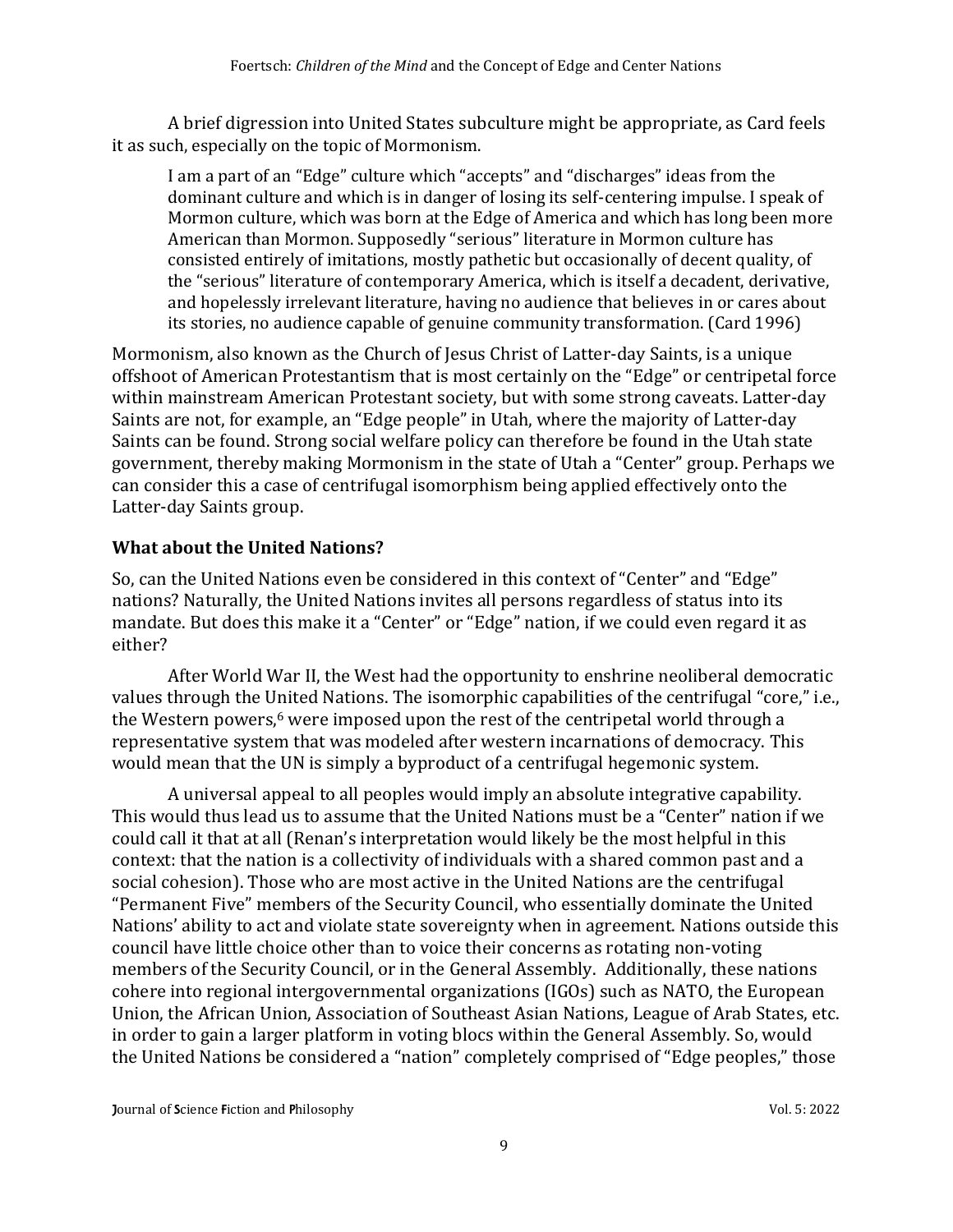who must prove themselves to and supersede the power of the dominant Permanent Five? The United Nations is currently the best avenue a centripetal nation may have to receive agency within the global neoliberal centrifugal order—but this agency would only be gained by conformity through institutional isomorphism within the UN's model of governance.

Ideally, one could argue that the integrative capability of the UN transcends national borders, and thus forms its own "international" culture that supersedes the nation. If we were to use Card's cultural and linguistic implication of nationhood, then, theoretically the UN could be conceived of as a Center nation. This idea falls short, however, when keeping in mind the conformity to the linguistic expectations of the UN, which only has six official languages: Arabic, Chinese, English, French, Russian, and Spanish. Furthermore, international culture is largely dominated by the discourse of a select few hegemonic states, often through the lens of American popular culture (see Ritzer's "McDonaldization Thesis" [1999]) and democratic idealism, which would make it difficult for the UN to assert its Centeredness in an entirely detached way from national hegemonic power and discourse.

It would be unlikely, given these understandings, that the United Nations would ever seek to assert its own sovereignty as a centrifugal force—or even a nationhood. It currently acts as a proxy for the hegemonic isomorphic power of the Permanent Five. Card discusses at length how an international organization managed to govern the world through the *Shadow of the Hegemon*, but as it stands right now the United Nations has no authority to overcome the P5 except for the rare exception of the Right to Protect Commitment, which allows for military intervention within any country under humanitarian crisis conditions. If the United Nations chooses to start using the Right to Protect as a means of intervening militarily in multiple nations (similar to how Peter Wiggin asserted his power in *Shadow of the Hegemon)*, perhaps we can start to see the United Nations as a true "Edge Nation" in Card's dichotomy. But one must understand that this is extremely unlikely, as the Permanent Five on the Security Council have little reason to start allowing this type of action, and the majority of funding for the United Nations comes from these nations, or those within their sphere of influence. There is also little reason for the UN to take on this antagonistic role towards the centrifugal hegemony that it models itself after and functions to maintain.

#### **Conclusion**

Ultimately, we must remark to Card that there will always be centrifugal centers of power and development—it shifts location, it changes, but ultimately the processes of power and hegemony change little. Card grasps at the forces of isomorphism in a variety of proposed ways—"nationhood," culture, conquest and war, but ultimately centrifugal force maintained through hegemonic imposition determines what Card labels "Center" and "Edge." It must be concluded that as interesting as Card's ideas on "Center" and "Edge" nations are, centrifugal forces shift and are by no means eternal or rooted in a "Center" nation, as tempting as it may be to claim for many scholars of historical comparison.

**Journal of Science Fiction and Philosophy Compact Science Fiction and Philosophy** Vol. 5: 2022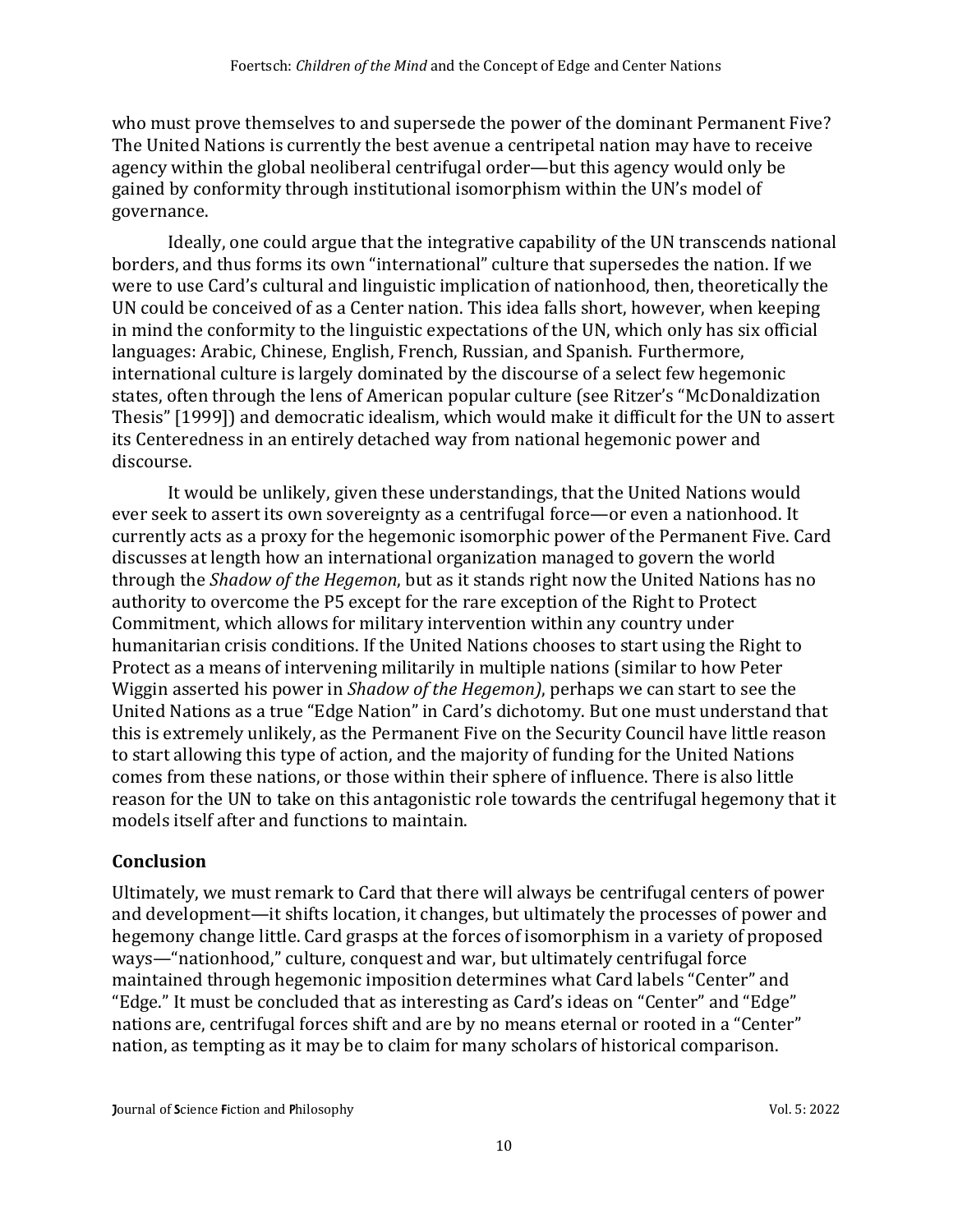These conclusions have implications for Card's epistemology, and thus for fans of his worldbuilding. From his focus on political matters in *Children of the Mind*, *Xenocide*, and his *Shadow* series, those who read Card have received a rather inflexible typology of nationhood. Calling this oversight into question is imperative, as readers may have never questioned the feasibility of Card's ideals surrounding galactic colonization and world hegemony. After all, what is the role of science fiction but a projection and interrogation of the future molded in the past?



## **Bibliography:**

- Anderson, Benedict. 1994. "Imagined Communities." In *Nationalism*. Edited by John Hutchinson and Anthony Smith. Oxford, UK: Oxford University Press, 89.
- Durkheim, Emile. 1915. *The Elementary Forms of the Religious Life, a Study in Religious Sociology*. London, UK: Allen & Unwin Macmillan.
- Durkheim, Emile. 1979. *Suicide: A Study in Sociology.* Edited by George Simpson. Translated by John Spaulding and George Simpson. New York, NY: The Free Press.
- Card, Orson Scott. 2001. *Shadow of the Hegemon.* New York, NY: Tom Doherty Books.
- Card, Orson Scott. 1997. *Ender's Game.* New York, NY: Tom Doherty Books.
- Card, Orson Scott. 1996. *Children of the Mind.* New York, NY: Tom Doherty Books.
- Card, Orson Scott. 1991. *Xenocide.* New York, NY: Tom Doherty Books.
- Croxton, Derek. 1999. "The Peace of Westphalia of 1648 and the Origins of Sovereignty," *The International History Review vol. 21 ed. 3*. Oxfordshire, UK: Routledge
- DiMaggio, Paul J., and Walter W. Powell. 1983. "The Iron Cage Revisited: Institutional Isomorphism and Collective Rationality in Organizational Fields." *American Sociological Review*, vol. 48, no. 2.
- Foucault, Michel. 1991. *Discipline and Punish.* Translated by Alan Sheridan. New York, NY: Random House.
- Foucault, Michel. 2010. *The Foucault Reader.* Edited by Paul Rabinow. New York, NY: Vintage Books.
- Gramsci, Antonio. 1971. *Selections from the Prison Notebooks of Antonio Gramsci.* Edited and translated by Quentin Hoare and Geoffrey Nowell Smith. London, UK: ElecBook, 1999, after Lawrence and Wishart, 1971. Accessed at [http://courses.justice.eku.edu/pls330\\_louis/docs/gramsci-prison-notebooks](http://courses.justice.eku.edu/pls330_louis/docs/gramsci-prison-notebooks-vol1.pdf)[vol1.pdf](http://courses.justice.eku.edu/pls330_louis/docs/gramsci-prison-notebooks-vol1.pdf) on April 10, 2019.

**Journal of Science Fiction and Philosophy Compact Science Fiction and Philosophy** Vol. 5: 2022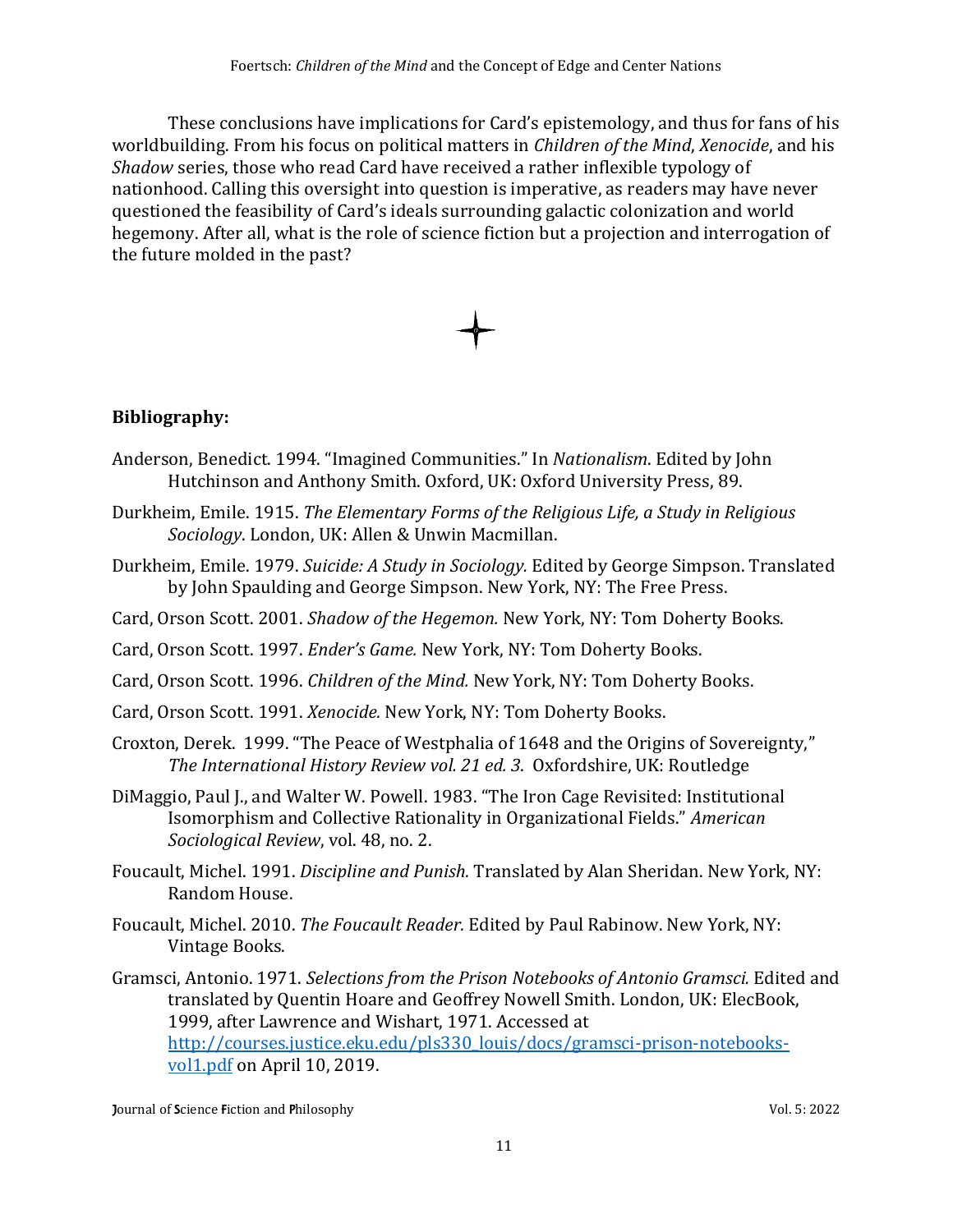- Greenwood, Royston, and C. R. Hinings. 1996. "Understanding Radical Organizational Change: Bringing Together the Old and the New Institutionalism." *The Academy of Management Review,* 21, no. 4.
- Hannan Michael T. and John Freeman. 1977. "The Population Ecology of Organizations*." American Journal of Sociology* 83(5):929-984.
- Habermas Jü rgen. 2007. *Legitimation Crisis*. Cambridge, UK: Polity Press.
- Habermas, Jürgen. 1991. *The Structural Transformation of the Public Sphere: An Inquiry into a Category of Bourgeois Society*. Cambridge, MA: Massachusetts Institute of Technology.
- Halbwachs, M. and Coser, L. 1992. *On Collective Memory*. Chicago, IL: University of Chicago Press.
- Hobsbawm, Eric.1984. *The Invention of Tradition*. Edited by Eric Hobsbawm and Terence Ranger. Cambridge, UK: Cambridge University Press.
- Meyer, John W., and Brian Rowan. 1977. "Institutionalized Organizations: Formal Structure as Myth and Ceremony." *American Journal of Sociology*, vol. 83, no. 2.
- Renan, Ernest. 1995. "What is a Nation?" In *The Nationalism Reader*, edited by Omar Dahbour and Michelin Ishay, 143. Atlantic Highlands, NJ: Humanities Press.
- Ritzer, George. 1999. *The McDonaldization Thesis*. London, UK: SAGE.
- Schmitt, Carl. 1976. *The Concept of the Political*. New Brunswick, NJ: Rutgers University Press.
- Taylor, Charles. "Why We Need a Radical Redefinition of Secularism." In *The Power of*

*Religion in the Public Sphere* ed. Mendieta and VanAntwerpen. New York, NY: Columbia University Press.

Thayer, Bradley. 2009. "Considering Population and War: A Critical and Neglected Aspect of Conflict Studies." *Philosophical Transactions.* London, UK: The Royal Society Publishing.

#### **Notes**

 $1$  "...a modern democratic state demands a 'people' with a strong collective identity. Democracy obliges us to show much more solidarity and much more commitment to one another in our joint political project than was demanded by the hierarchical and authoritarian societies of yesteryear. In the good old days of the Austrio-Hungarian Empire, the Polish peasant in Galicia could be altogether oblivious of the Hungarian country squire, the bourgeoisie of Prague, or the Viennese worker without this in the slightest threatening the stability of the state. On the contrary. This condition of things only becomes untenable when ideas about popular government start to circulate. This is the moment when subgroups, which will not, or cannot, be bound together, start to demand their own states. This is the era of nationalism, of the breakup of empires" (Charles Taylor: "Why We Need a Radical Redefinition of Secularism," 44).

**Journal of Science Fiction and Philosophy Compact Science Fiction and Philosophy** Vol. 5: 2022